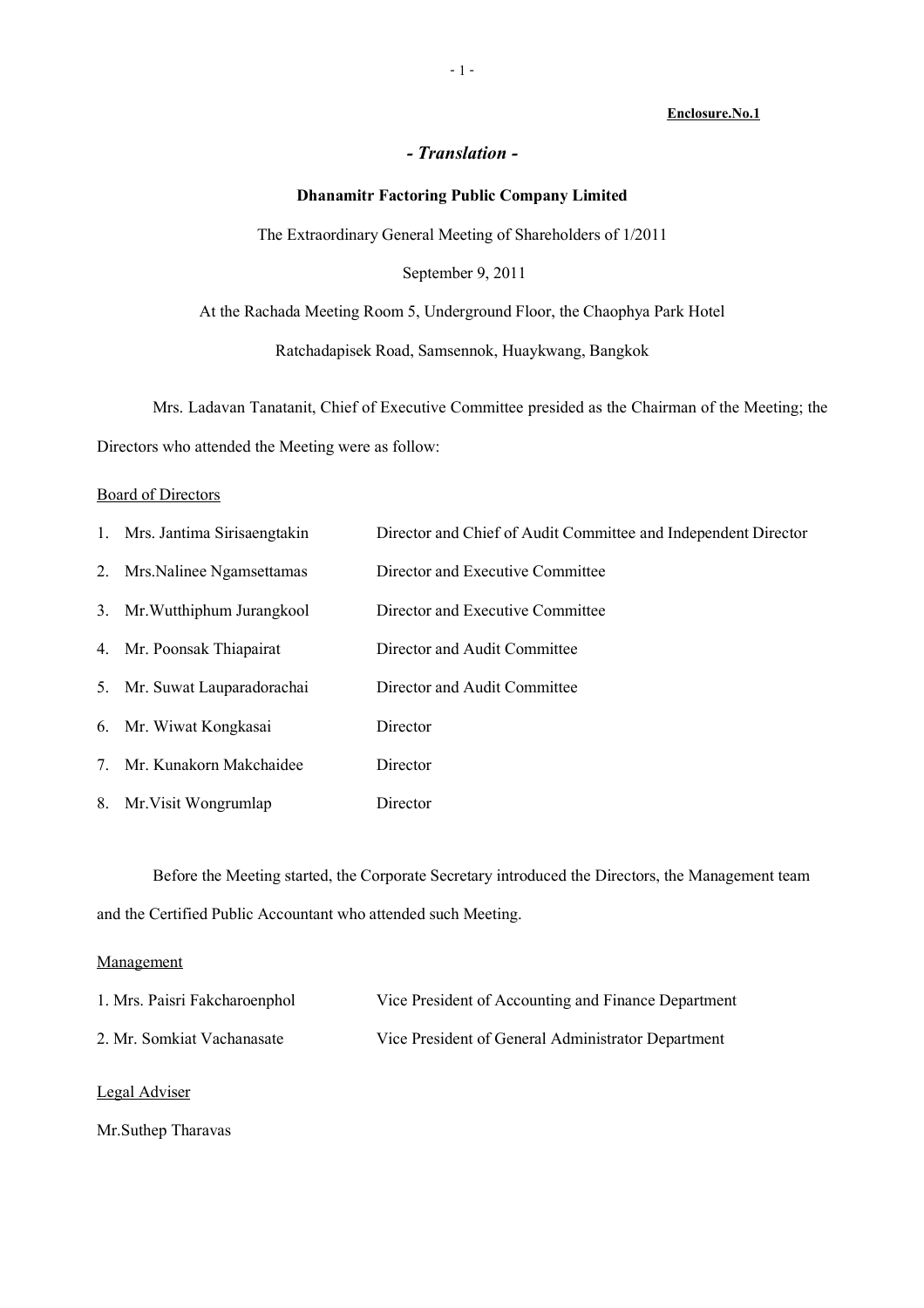#### The Meeting commenced at 10.00 a.m.

The Chairman expressed a sincere thanks to the shareholders who attend this Extraordinary Meeting and informed to the shareholders that there were 17 shareholders, equivalent to 1,201,505 shares and 26 representatives by proxy, equivalent to 16,532,291 shares present, totaling 43 attendees, equivalent to 17,733,796 shares, or 88.67% of the total issued shares, thus constituting a quorum of the Meeting pursuant to the Article 34 of the Company's Articles of Association. Then the Chairman declared the Extraordinary General Meeting of Shareholders of 1/2011 opened to consider the matters on the agenda as follows:

Before starting with the agenda of Meeting, the Chairman assigned the Corporate Secretary to inform the Meeting about the voting procedure for each agenda item that determine in accordance with the Stock Exchange of Thailand's best practices for arrangement of shareholder's meeting of public company as follow:

- In case shareholder attends the meeting him/herself, the Chairman would propose that the shareholder votes for each agenda by asking if there is anyone disagree or would like to express any opinion or abstain on such agenda, he/she shall inform the meeting by handing in the voting ticker and send it to the official in order to count votes later.

- In case a proxy is appointed by a shareholder to attend the meeting, it is considered that the completed proxy form with voting results for each agenda that the proxy hand in to the official when registering for the meeting is used for vote counting.

- In case that the shareholder has authorized the proxy to make a vote at proxy's discretion, the vote counting will be made as if the shareholder attends the meeting him/herself.

In each agenda of meeting, the Chairman would inform the results of voting about the numbers of agree, disagree or do not vote for the Meeting's acknowledgement.

On this Meeting, the Company appointed Mr. Suthep Tharavas, the legal adviser, to verify the correction of proxy delegation, the quorum counting and the stakeholder voting in each agenda also monitor voting procedures in each agenda along the Meeting.

Afterwards, the Chairman declared the meeting open on the agenda as follows;

- 2 -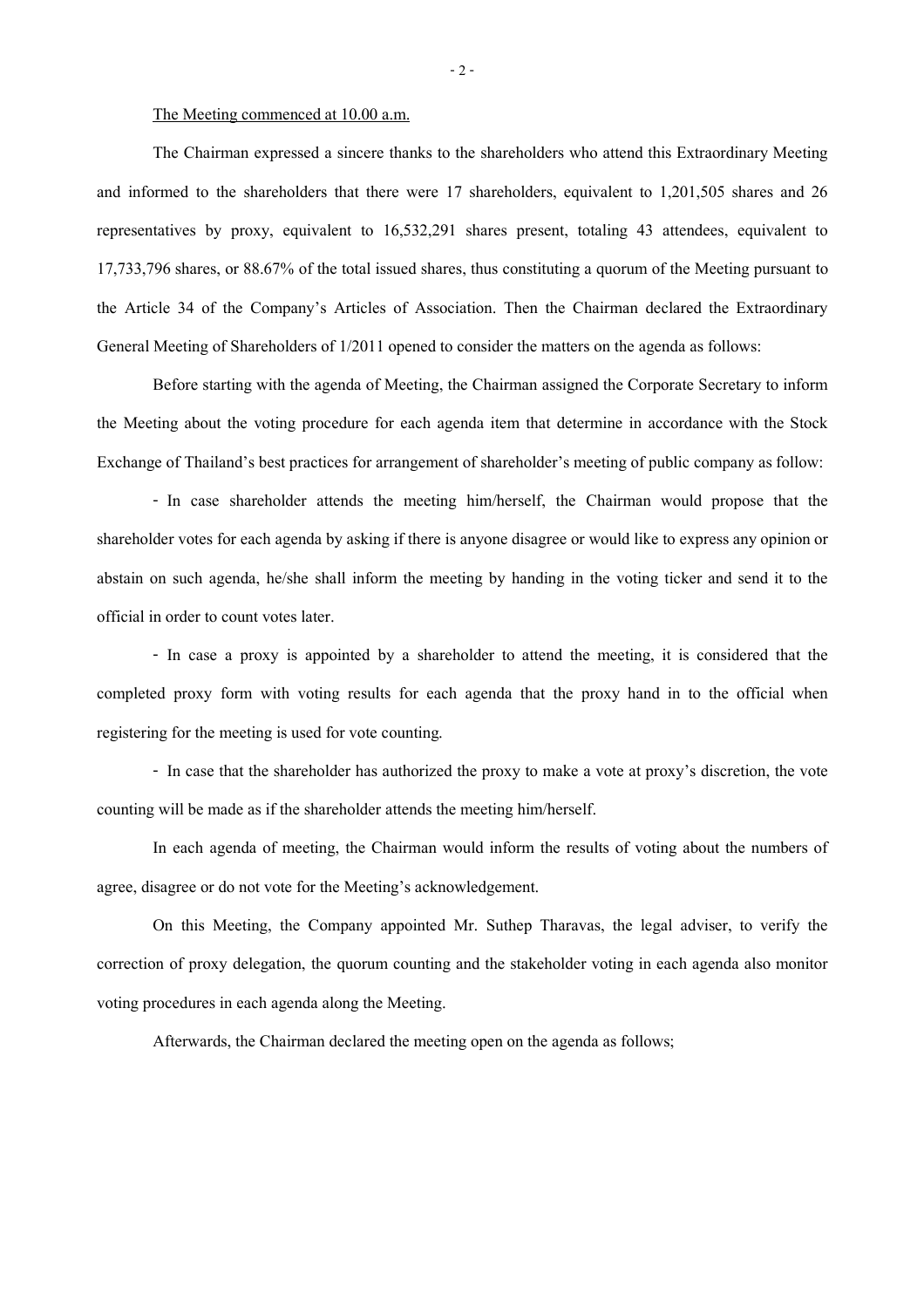# **Agenda No. 1: To consider and certify the Minutes of the Annual General Meeting of Shareholders 2011 held on April 29, 2011**

The Chairman requested the Meeting to consider and approve the Minutes of the Annual General Meeting of the Shareholders No.1 of year 2011 held on April 29, 2011 which had been already done and distributed to the Stock Exchange of Thailand and the Ministry of Commerce Thailand together with the notice of this Meeting. The Chairman proposed that the Meeting to consider on a page-by-page. Then, no shareholder raised any objection or proposed any amendment to such minutes.

The Chairman then proposed that the Meeting to be approved the Annual General Meeting of the Shareholders of year  $2011$  held on April 29,  $2011$  as per the following number of votes:

| A Number of shareholders approved    | 17,733,796 | voters Equivalent to | 100%     |
|--------------------------------------|------------|----------------------|----------|
| A Number of shareholders disapproved | $\theta$   | voters Equivalent to | $\theta$ |
| A Number of shareholders abstained   | $\theta$   | voters Equivalent to |          |

Meeting Resolution: After due consideration, the Meeting unanimously resolved that the Minutes of the Annual General Meeting of the Shareholders held on April 29, 2011 had adopted and approve by a majority vote with 17,733,796 voters, equivalent to 100%.

### **Agenda No.2: Notice on the interim dividend payment**

The Chairman according to the resolution of the Board of Director meeting No.5/2011 on August 10, 2011, the resolution is to pay the interim dividend no.1/2011 at the amount of 2 Baht per share. This interim dividend payment was derived from the Company's net profit of Year 2010 at the amount of 1.25 Baht per share and from the Company's net profit of the first half of Year 2011 at the amount of 0.75 Baht per share so the total interim dividend payment was equivalent to 40 million Bahtand determined the name of the shareholders who entitled to receive the dividend according to the Section 225 of the Securities and Exchange Act B.E. 2535 by closing the registration book and who were listed in the record day on August 24, 2011. The dividend payment will be made on September 8, 2011 is reasonable.

The Chairman, then, gave an opportunity to the shareholders to ask any suspicious aspects. After there is no Question, the Chairman then proposed that the Meeting to be approved the notice on the interim dividend payment without voting.

The Meeting acknowledged the notice on the interim dividend payment as proposed.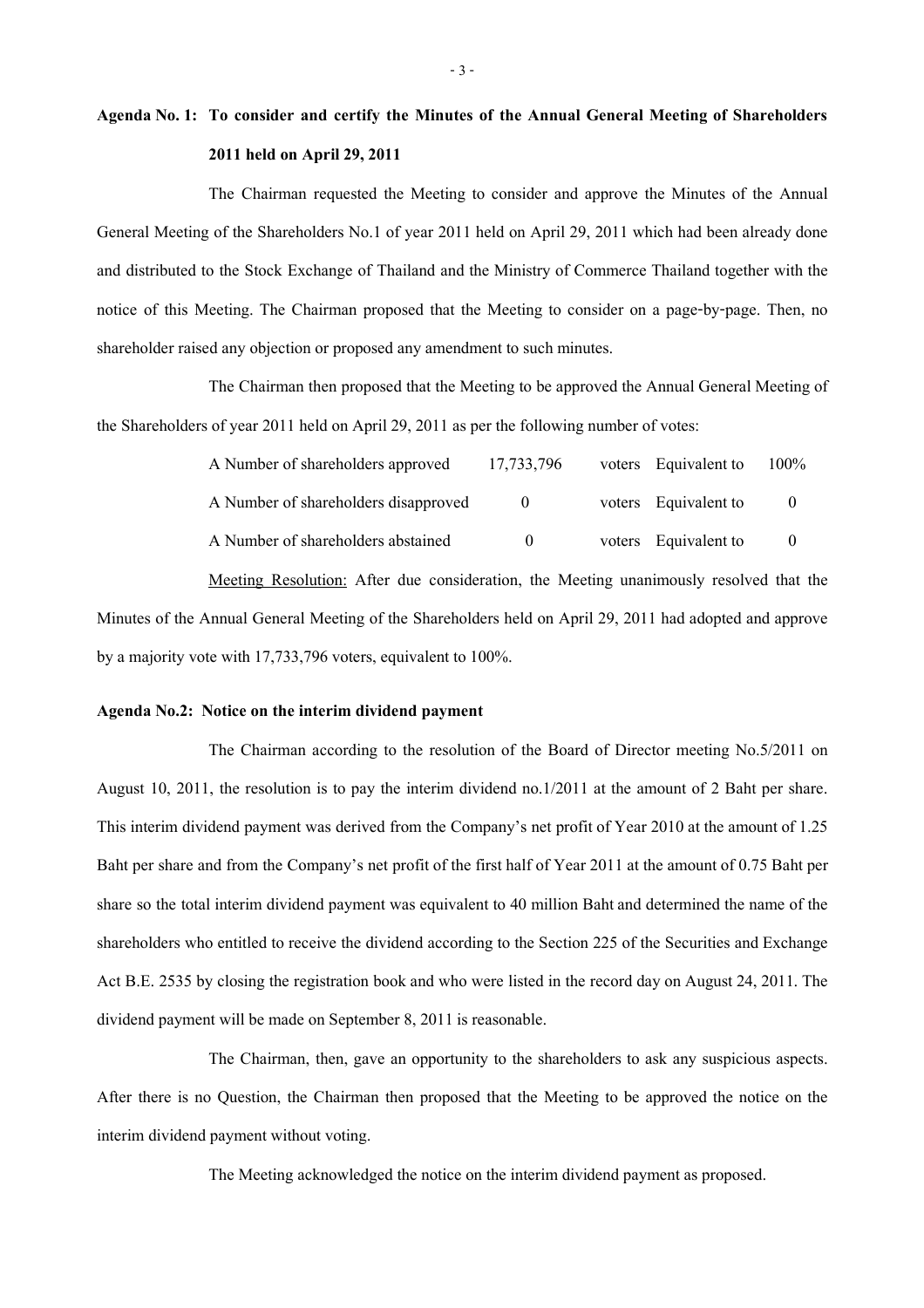# **Agenda No. 3: Consider increasing the registered capital from 100,000,000 Baht to 200,000,000 Baht by issuing new common shares in total amount of 20,000,000 shares, at the par value of 5.00 Baht per share.**

The Chairman informed the meeting purpose the objective of this increasing is to utilize as fund mobilization and support for business expansion. The Company intends to raise the registered capital from the current registers capital of Baht 100,000,000 Baht to 200,000,000 Baht by issuing new common shares in total amount of 20,000,000 shares, at the par value of 5.00 Baht per share.

The Chairman, then, gave an opportunity to the shareholders to ask any suspicious aspects. After there is no Question, the Chairman then proposed that the Consider increasing the registered capital from 100,000,000 Baht to 200,000,000 Baht by issuing new common shares in total amount of 20,000,000 shares, at the par value of 5.00 Baht per share.

The Chairman declared the number of votes as follow:

| A Number of shareholders approved    | 17,733,796   | voters Equivalent to | $100\%$ |
|--------------------------------------|--------------|----------------------|---------|
| A Number of shareholders disapproved | $\theta$     | voters Equivalent to | 0       |
| A Number of shareholders abstained   | $\mathbf{0}$ | voters Equivalent to |         |

Meeting Resolution: After due consideration, the Meeting unanimously resolved that the increasing the registered capital from 100,000,000 Baht to 200,000,000 Baht by issuing new common shares in total amount of 20,000,000 shares, at the par value of 5.00 Baht per share had adopted and approve by a majority vote with 17,733,796 voters, equivalent to 100%.

# **Agenda No.4: Consider the amendment of item 4 of the Memorandum of Association of the Company to be in accordance with the increase in the aforementioned registered capital.**

The Chairman informed to the Meeting that as the To be consistent with the increase in the registers capital of Baht 100,000,000 Baht to 200,000,000 Baht by issuing new common shares in total amount of 20,000,000 shares, at the par value of 5.00 Baht per share, as tabled for the shareholders to approved under Agenda 3, the Company would like to propose that the shareholder should approved the following amendment to item 4 of the Memorandum of Association: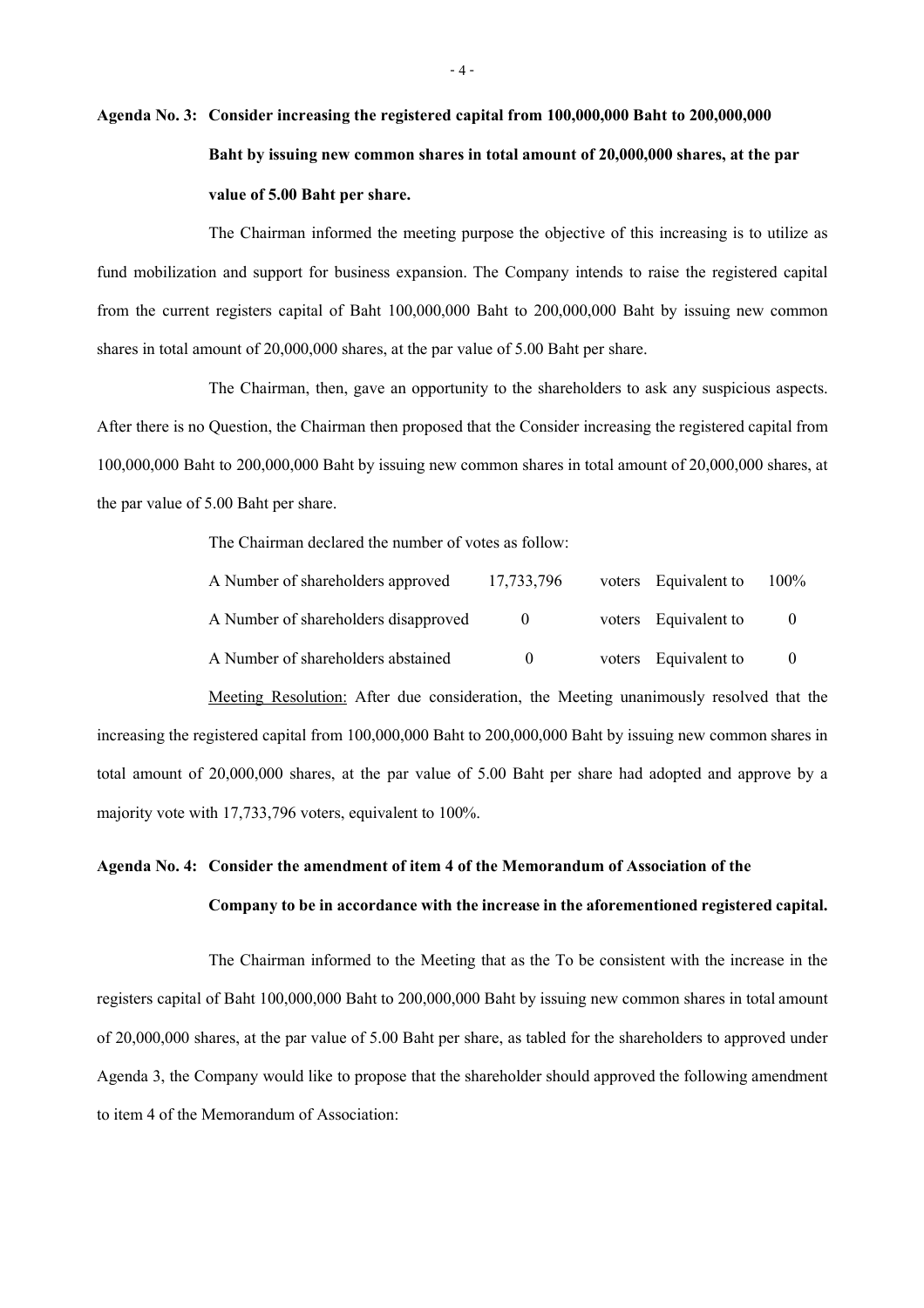| Item 4 | Registered Capital  | 200,000,000 Baht  | (Two hundred million Baht) |
|--------|---------------------|-------------------|----------------------------|
|        | Divided into        | 40,000,000 shares | (Forty million shares)     |
|        | Par value per share | 5 Baht            | (Five Baht)                |
|        | Consisting of       |                   |                            |
|        | Common shares       | 40,000,000 shares | (Forty million shares)     |
|        | Preferred shares    | shares<br>-None-  | $($ - $)$                  |

The Chairman, then, gave an opportunity to the shareholders to ask any suspicious aspects.

After there is no Question, the Chairman then proposed that the amendment of item 4 of the Memorandum of Association of the Company to be in accordance with the increase in the aforementioned registered capital.

The Chairman declared the number of votes as follow:

| A Number of shareholders approved    | 17,733,796   | voters Equivalent to | $100\%$  |
|--------------------------------------|--------------|----------------------|----------|
| A Number of shareholders disapproved | $\theta$     | voters Equivalent to | $\theta$ |
| A Number of shareholders abstained   | $\mathbf{U}$ | voters Equivalent to | $\theta$ |

Meeting Resolution: After due consideration, the Meeting unanimously resolved that the amendment of item 4 of the Memorandum of Association of the Company to be in accordance with the increase in the aforementioned registered capital had adopted and approve by a majority vote with 17,733,796 voters, equivalent to 100%.

## **Agenda No.5: Consider allocating the new common shares in total amount of 20,000,000 shares at the par value of 5 Baht**

The Chairman informed to the Meeting that the Company would like to propose that the meeting should consider and approve the allocation of the new common shares to increase the capital, totaling 20,000,000 shares at the par value of 5 Baht to the Company's present shareholders in proportion to the number of the shares each shareholder possesses (Right Offering) at the ratio of one current share per one new share. The offer price is 5 baht per share.

The Chairman, then, gave an opportunity to the shareholders to ask any suspicious aspects. After there is no Question, the Chairman then proposed that the allocation of the new common shares to increase the capital, totaling 20,000,000 shares at the par value of 5 Baht to the Company's present shareholders in proportion to the number of the shares each shareholder possesses (Right Offering) at the ratio of one current share per one new share.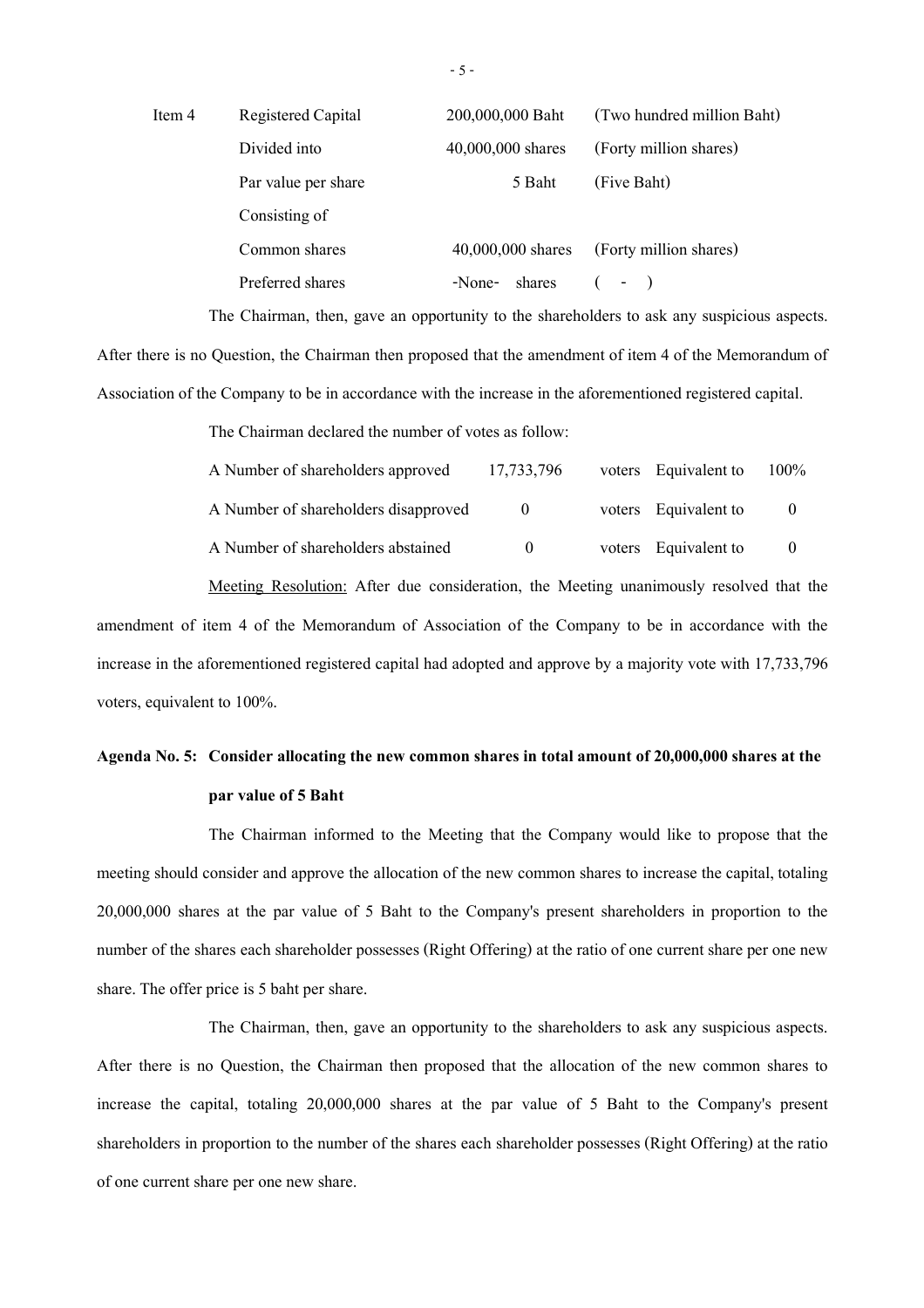The Chairman declared the number of votes as follow:

| A Number of shareholders approved    | 17,733,796 | voters Equivalent to | $100\%$  |
|--------------------------------------|------------|----------------------|----------|
| A Number of shareholders disapproved | $\Omega$   | voters Equivalent to | $\theta$ |
| A Number of shareholders abstained   | $\Omega$   | voters Equivalent to | $\theta$ |

Meeting Resolution: After due consideration, the Meeting unanimously resolved that the allocation of the new common shares to increase the capital, totaling 20,000,000 shares at the par value of 5 Baht to the Company's present shareholders in proportion to the number of the shares each shareholder possesses (Right Offering) at the ratio of one current share per one new share had adopted and approve by a majority vote with 17,733,796 voters, equivalent to 100%.

### **Agenda No. 6 : Consider and approve the change of the name of the Company to be the AIRA**

### **Factoring Public Company Limited**

The Chairman informed to the Meeting as the Company had significant change in the name of major shareholder to be the AIRA Capital Company Limited and SUMMIT Corporation Company Limited, in order to be affiliated to the name of the subsidiaries in harmony, the Board of Director has seen an appropriate of changing the company name from Dhanamitr Factoring Public Company Limited. to AIRA Factoring Public Company Limited.

The Chairman, then, gave an opportunity to the shareholders to ask any suspicious aspects. After there is no Question, the Chairman then proposed that the change of the name of the Company to be the AIRA Factoring Public Company Limited

The Chairman declared the number of votes as follow:

| A Number of shareholders approved    | 17,733,796 | voters Equivalent to | 100% |
|--------------------------------------|------------|----------------------|------|
| A Number of shareholders disapproved | $\theta$   | voters Equivalent to |      |
| A Number of shareholders abstained   | $\theta$   | voters Equivalent to |      |

Meeting Resolution: After due consideration, the Meeting unanimously resolved that the change of the name of the Company to be the AIRA Factoring Public Company Limited had adopted and approve by a majority vote with 17,733,796 voters, equivalent to 100%.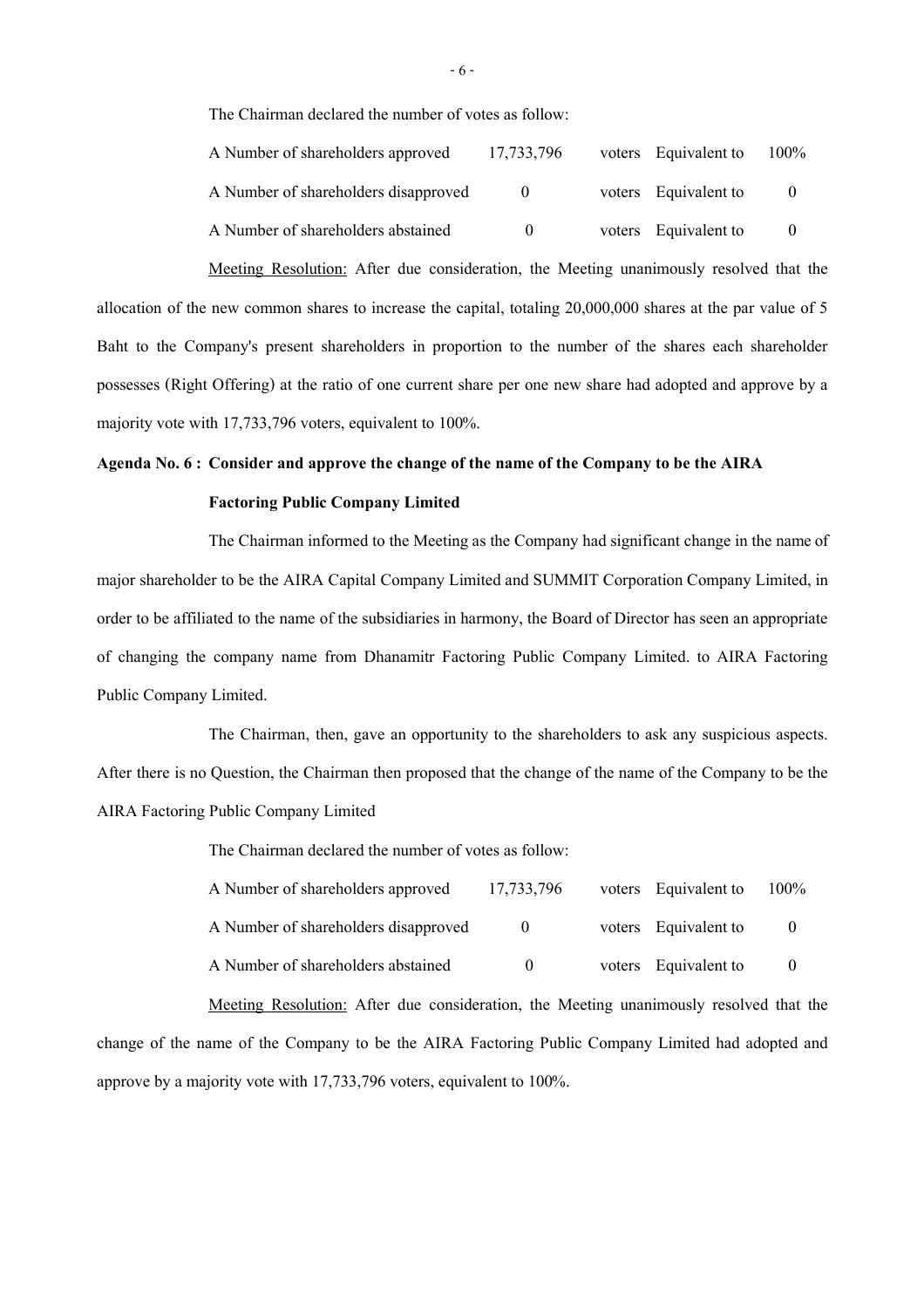# **Agenda No.7: Consider the amendment of item 1 of the Memorandum of Association of the Company: the name of the Company**

The Chairman informed to the Meeting as the resolution of the Board of Director on the agenda 6 about the changing of the company name from Dhanamitr Factoring Public Company Limited to AIRA Factoring Public Company Limited, it is essence to edit item 1 of the Memorandum of Association of the Company in order to be related with the new name.

The Chairman, then, gave an opportunity to the shareholders to ask any suspicious aspects. After there is no Question, the Chairman then proposed that the amendment of item 1 of the Memorandum of Association of the Company: the name of the Company

The Chairman declared the number of votes as follow:

| A Number of shareholders approved    | 17,733,796 | voters Equivalent to | 100% |
|--------------------------------------|------------|----------------------|------|
| A Number of shareholders disapproved | $\theta$   | voters Equivalent to |      |
| A Number of shareholders abstained   | $\theta$   | voters Equivalent to |      |

Meeting Resolution: After due consideration, the Meeting unanimously resolved that the amendment of item 1 of the Memorandum of Association of the Company: the name of the Company had adopted and approve by a majority vote with 17,733,796 voters, equivalent to 100%.

# **Agenda No.8: Consider the amendment to the entire Articles of Association of the Company: Section 1 General: Article 1, 2 the Company name and Section 8 – Additional: Article 47 – the Company's seal**

The Chairman informed to the Meeting as the resolution of the Board of Director on the agenda 6 about the changing of the company name from Dhanamitr Factoring Public Company Limited to AIRA Factoring Public Company Limited, it is essence to edit the entire Articles of Association of the Company: Section 1 - General: Article 1, 2 – the Company name and Section 8 – Additional: Article 47 – the Company's seal in order to be match with the new name.

The Chairman gave an opportunity to the shareholders to ask any suspicious aspects. The shareholders gave some comments and raised questions as follow;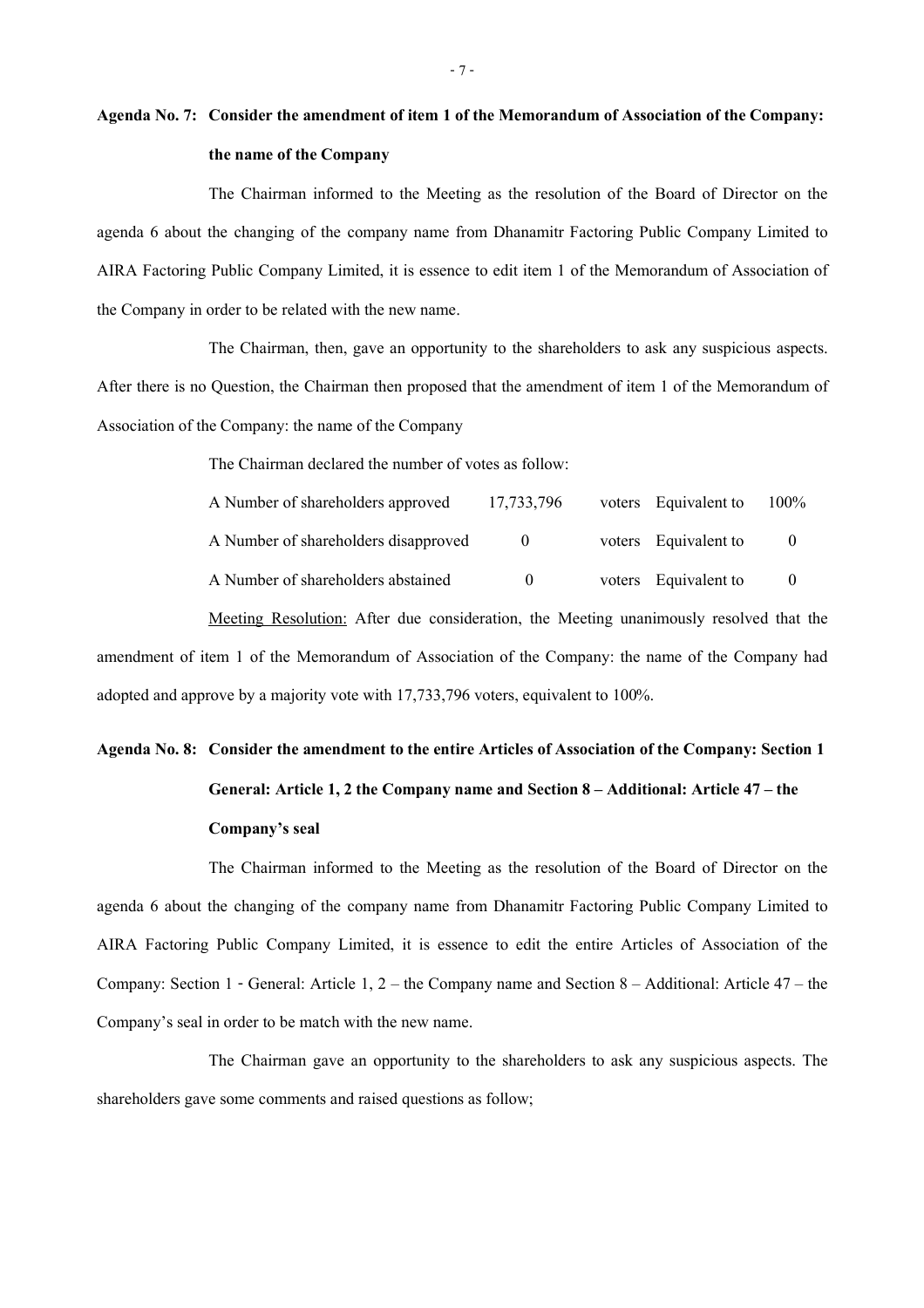Question: The shareholder had asked about the new Company seal may be caused some confusion to the public because it is quite similar to the seal of the Aira Securities Public Company Limited.

Response: The Director responded to the shareholder that as this new Company seal was in line with Group Advertising that the parent company had established such seal and been acknowledged widely. The new Company seal that contained of the word "AIRA" may help the Company broaden our brand to be more wellknown in the public that will have a positive impact to the Company.

After there is no additional question, the Chairman then proposed to the Meeting that the amendment to the entire Articles of Association of the Company: Section 1 General Article 1,2 the Company name and Section 8 – Additional: Article 47 – the Company's seal.

The Chairman declared the number of votes as follow:

| A Number of shareholders approved    | 17,733,796 | voters Equivalent to | $100\%$ |
|--------------------------------------|------------|----------------------|---------|
| A Number of shareholders disapproved | $\Omega$   | voters Equivalent to |         |
| A Number of shareholders abstained   | $\Omega$   | voters Equivalent to |         |

Meeting Resolution: After due consideration, the Meeting unanimously resolved that the amendment to the entire Articles of Association of the Company: Section 1 General: Article 1, 2 the Company name and Section 8 – Additional: Article 47 – the Company's seal had adopted and approve by a majority vote with 17,733,796 voters, equivalent to 100%.

#### **Agenda No. 9: Consider the change of the symbol for trading in the Stock Exchange of Thailand – MAI**

The Chairman informed to the Meeting as the resolution of the Board of Director on the agenda 6 about the changing of the company name from Dhanamitr Factoring Public Company Limited to AIRA Factoring Public Company Limited, in order to correspond with the changing of the company name, the Board of Director approve of the change of the symbol for trading in the Stock Exchange of Thailand – MAI from "DM" to "AF".

The Chairman, then, gave an opportunity to the shareholders to ask any suspicious aspects. After there is no Question, the Chairman then proposed that the change of the symbol for trading in the Stock Exchange of Thailand – MAI from "DM" to "AF".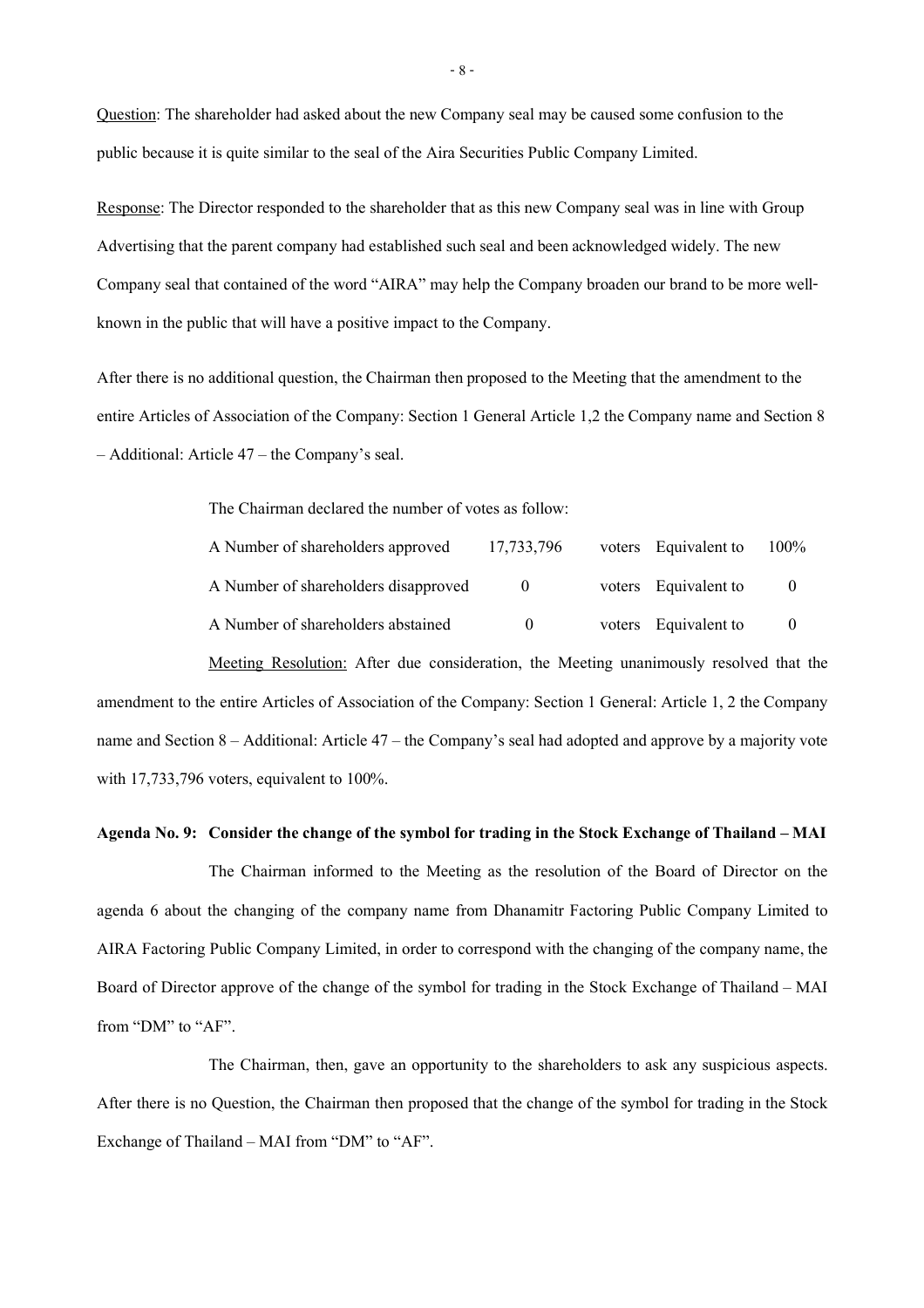The Chairman declared the number of votes as follow:

| A Number of shareholders approved    | 17, 733, 796 | voters Equivalent to | $100\%$  |
|--------------------------------------|--------------|----------------------|----------|
| A Number of shareholders disapproved | $\mathbf{0}$ | voters Equivalent to | $\theta$ |
| A Number of shareholders abstained   | $^{\circ}$   | voters Equivalent to | $\theta$ |

Meeting Resolution: After due consideration, the Meeting unanimously resolved that the change of the symbol for trading in the Stock Exchange of Thailand – MAI from "DM" to "AF" had adopted and approve by a majority vote with 17,733,796 voters, equivalent to 100%.

# **Agenda No. 10: Consider the assignment of the Director or the Company's authorized person to amend and add wording to the amended Articles of Association following by the orders and/or recommendation of the registrar of the Ministry of Commerce or any related association**

The Chairman informed to the Meeting as the resolution of the Board of Director on the agenda 4 about the amendment to item 4 of Memorandum of Association of the Company and on the agenda 6, 7 and 8 about the change of the company name, in order to be correctness, the Board of Director has consider assigning Mr.Wiwat Kongkasai to be the authorized person to amend and add wording to the amended Articles of Association following by the orders and/or recommendation of the registrar of the Ministry of Commerce or any related association.

The Chairman, then, gave an opportunity to the shareholders to ask any suspicious aspects. After there is no Question, the Chairman then proposed that the assignment of the Director or the Company's authorized person to amend and add wording to the amended Articles of Association following by the orders and/or recommendation of the registrar of the Ministry of Commerce or any related association

The Chairman declared the number of votes as follow:

| A Number of shareholders approved    | 17, 733, 796 | voters Equivalent to | $100\%$ |
|--------------------------------------|--------------|----------------------|---------|
| A Number of shareholders disapproved | $\mathbf{0}$ | voters Equivalent to |         |
| A Number of shareholders abstained   | $\mathbf{0}$ | voters Equivalent to |         |

Meeting Resolution: After due consideration, the Meeting unanimously resolved that the assignment of the Director or the Company's authorized person to amend and add wording to the amended Articles of Association following by the orders and/or recommendation of the registrar of the Ministry of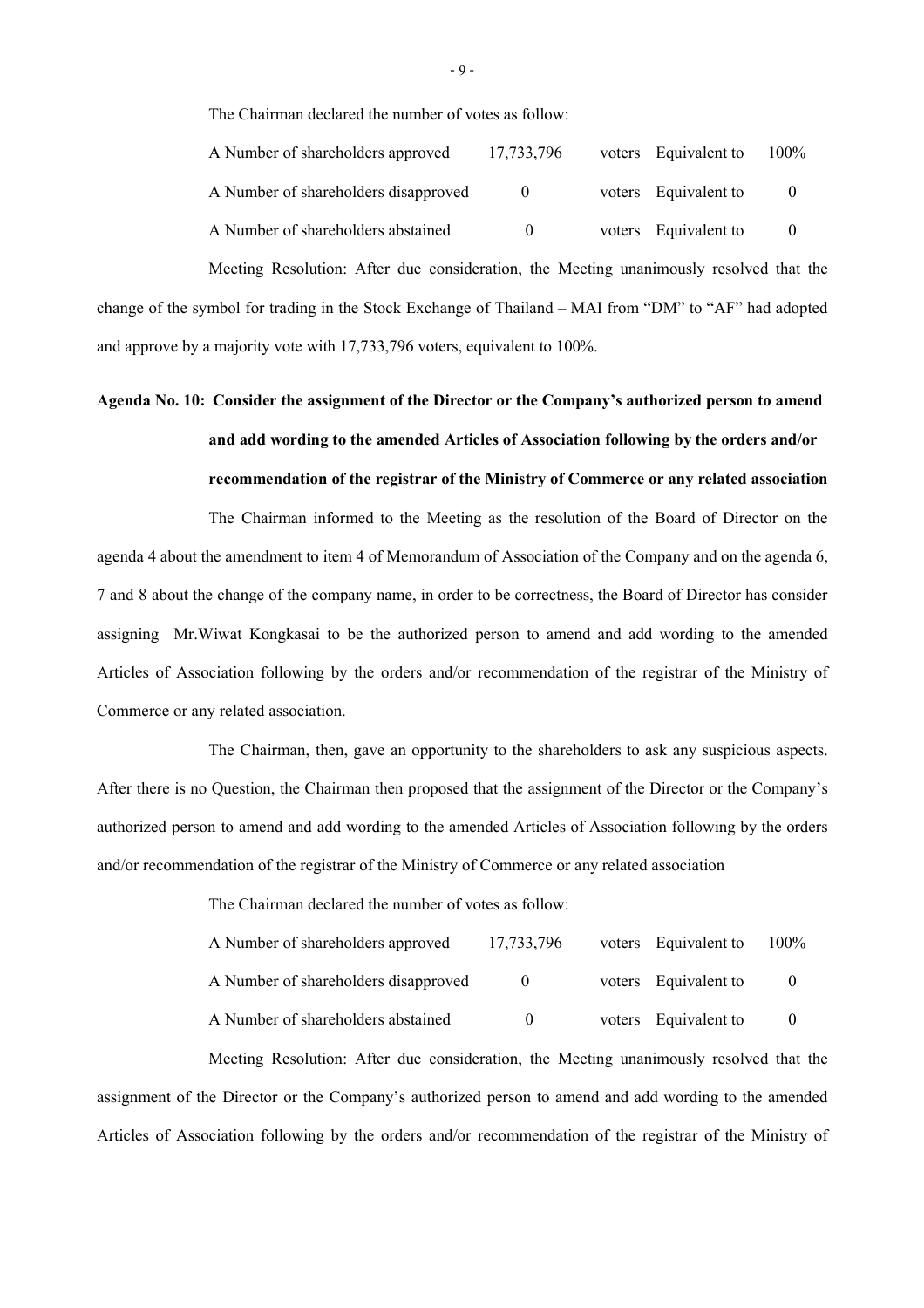Commerce or any related association had adopted and approve by a majority vote with 17,733,796 voters, equivalent to 100%.

### **Agenda No. 11:Others (if)**

 To inform to the Meeting on the payment of remuneration to Mr. Visit Wongrumlarp as the consulting fee of Credit Committee.

The Chairman informed to the Meeting that as the resolution of the Board of Director Meeting No. 5/2011 held on August 10, 2011 to appoint Mr. Visit Wongrumlarp, the Director, to be the consultant of the Credit Committee and receiving the consulting fee in total amount of 5,000 Baht per time attending meeting, the Managing Director added that such consulting fee was belong to the remuneration of the Board of Director in the total amount of 2,750,000 Baht that had been already approved by the Annual Shareholder General Meeting of year 2011 held on April 29,2011.

Meeting Resolution : The Meeting acknowledged on this matter.

The Chairman, then, informed the shareholder that all agenda as proposed in the notice of this Meeting had been adopted and approved. The Chairman opened opportunities to ask any suspicion and to express some beneficial opinion on any matter.

Question: The Shareholder asked about the market liquidity of trading stock which there is less liquidity at present.

Response: The Director stated on the liquidity of our stock that the cooperation from our shareholder was one of the key factors to help increasing the volume of stock trading. Moreover, we believed that after the increase of its registered capital might result in more volume of stock trading.

Question: The Shareholder had inquired about the possibility of dividend payment of the second half of the operating year.

Response: The Managing Director informed that the consideration of dividend payment of the second half of the operating year had to evaluate from the operating performance of the remaining period of year.